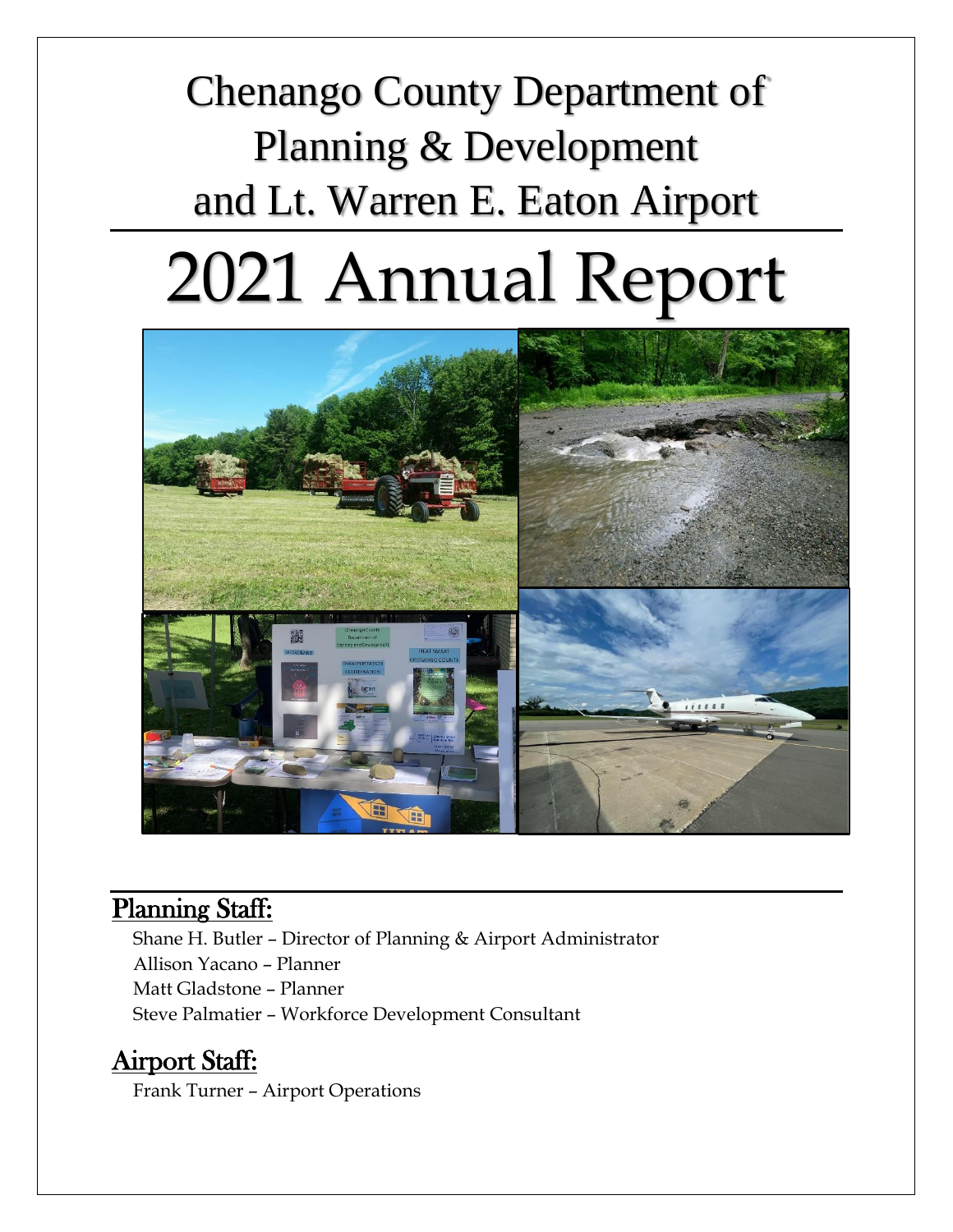# Director's Perspective – Looking back at 2021

Another year in the books, and another opportunity to reflect on everything we have accomplished in our department. This year is a little different though, and it's allowed us a different type of "aerial" perspective.

A new component of our office is now having administrative oversight of Lt. Warren E. Eaton Airport. It's another dimension and an opportunity for us to do even bigger things for the residents of Chenango County, and wow have we done some big things this year:

- Received a \$1.9 million grant from NYSOCR to implement a wireless broadband expansion in the City of Norwich and Town of New Berlin
- Applied for a \$5.2 million grant from NYSOCR to renovate the Red Mill Property in New Berlin
- Assisted with the \$10 million DRI award for the City of Norwich with Commerce Chenango

And yet, these big announcements shouldn't overshadow some of the little things we have done which make a big cumulative impact as well (in more detail further below):

- Completed an update of the Ag and Farmland Protection Plan and Chenango County All Hazard Mitigation Plan
- Awarded a \$15,000 NYSERDA Grant for Energy Upgrades upon the completion of our Solarize Program with Solstice
- Received a \$263,000 grant from NYSDOT to renovate the Jet Hangar
- Applied for a \$200,000 grant from ARC to renovate the Administration Building

All of these accomplishments, both big and small, are all with the hopes of making life better for everyone here in Chenango County. After all, it is our mission "To improve the quality of life in Chenango County by providing professional services and programs that promote economic vitality, environmental integrity, and strong communities."

With a staff full of energy, and deeper connections with our partner organizations throughout the County, I'd like to think we are doing a good job at accomplishing this mission and we will continue to do so into 2022.

Until next year, I hope everyone has a healthy and prosperous 2022!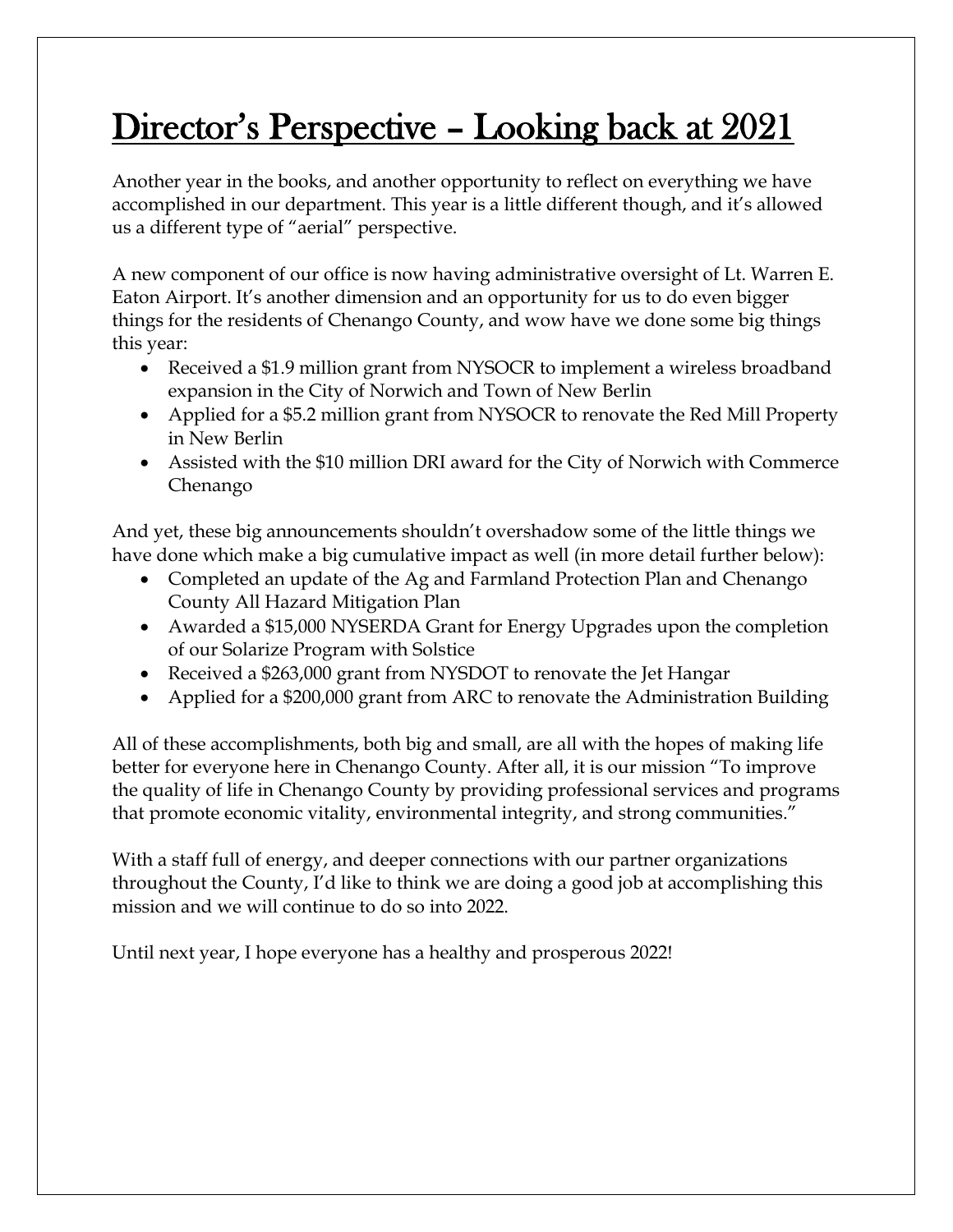# **Staffing Changes**

Thank you to Colleen Bradley for her dedicated service and hard work in the Planning Office. Colleen was instrumental in starting our Climate Smart Communities initiatives and making substantial progress towards finishing the Ag and Farmland Protection Plan, among other projects during her tenure. Best of luck in your new adventure!

Welcome to our two new Planners, Allison Yacano and Matt Gladstone, who both started in July! Both are Norwich natives and graduates of SUNY Oneonta. Allison has been focusing her efforts on sustainability as part of our Climate Smart and Clean Energy Communities intiatives, and GIS Mapping. Matt has been focusing on agriculture and promoting transportation initiatives.







We'd also like to introduce Frank Turner,

Operations Manager at Lt. Warren E. Eaton Airport (OIC). Always a friendly face, Frank has worked at Lt. Warren E. Eaton Airport for the last 18 years, coordinating with business/charter flights, welcoming transient and resident pilots, fueling up aircrafts, plowing in the winter and mowing in the summer, and overall just making sure the airport is operating and looking the way it should on a day to day basis.

# **Reducing Our Carbon Footprint**

As a part of the Clean Energy Communities pledge, the Planning Department chose two community campaigns to undergo. The two campaigns that were chosen were Clean Heating and Cooling, as well as Solarize Community Solar. By meeting their goal by getting 25 residents signed up and completing these high-impact actions, Chenango County is eligible for a \$15,000 grant from NYSERDA.

In May 2021, the Planning Department set out to provide residents of Chenango County with access to community solar, known as the Solarize Campaign. Community solar promotes a sustainable source of energy, as well as up to a 10% savings on electricity for residents. In coordination with Solstice, the campaign was able to enroll 26 residents of Chenango County in Community Solar! By meeting their goal, Chenango County was awarded the grant and is currently using the award to upgrade the interior and exterior lighting at the Lt. Warren E. Eaton Airport. With the installation of LED Lights, it is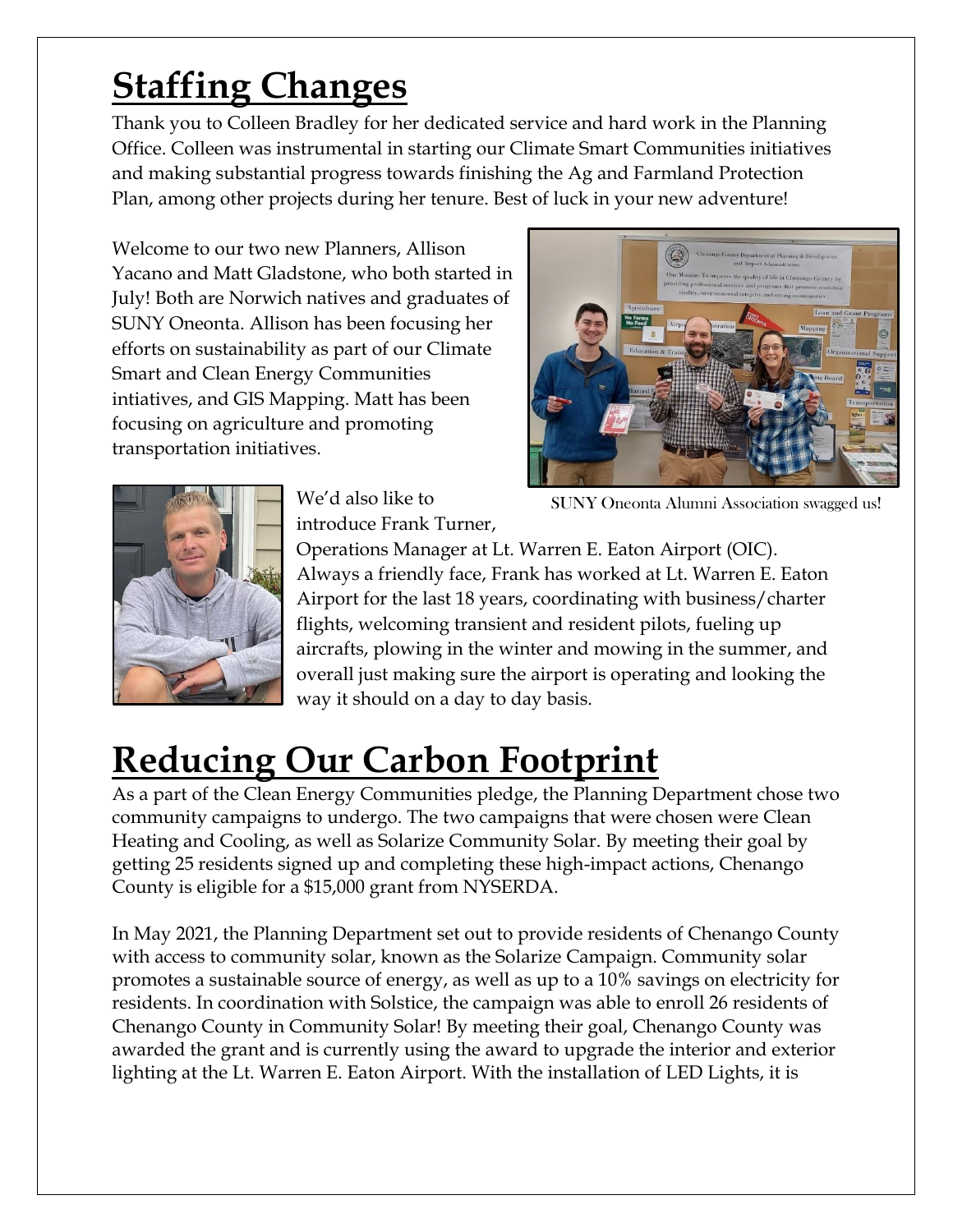anticipated that there will be an energy savings of at least 75% less than the incandescent lighting currently at the airport.

The Clean Heating and Cooling Campaign, in coordination with the Network for a Sustainable Tomorrow (NEST), residents and businesses will be able to upgrade their current heating and cooling technologies to more energy and cost-efficient ones. Currently, they are still on their way to the goal of meeting 25 participants.

| <b>Chenango County</b><br>awarded \$15,000 for<br>clean energy upgrades                                                                                                                                                                                                                                                                                                                                                                                                                                                                                                                                                                                                                                                                                                                                                                                                                                                                                                                                                                                                                                                                                                                                                                                                                                                                                                                                                                                                                                                                        |                                                                                                                                                                                                                                                                                                                                                                                                                                                                                                                                            |                                                                                                                                                                                                                                                                                                                                                                                                                                                                                                                                                                                                                          |                                                                                                                                                                                                                                                                                                                                                                                                                                                                                                    |
|------------------------------------------------------------------------------------------------------------------------------------------------------------------------------------------------------------------------------------------------------------------------------------------------------------------------------------------------------------------------------------------------------------------------------------------------------------------------------------------------------------------------------------------------------------------------------------------------------------------------------------------------------------------------------------------------------------------------------------------------------------------------------------------------------------------------------------------------------------------------------------------------------------------------------------------------------------------------------------------------------------------------------------------------------------------------------------------------------------------------------------------------------------------------------------------------------------------------------------------------------------------------------------------------------------------------------------------------------------------------------------------------------------------------------------------------------------------------------------------------------------------------------------------------|--------------------------------------------------------------------------------------------------------------------------------------------------------------------------------------------------------------------------------------------------------------------------------------------------------------------------------------------------------------------------------------------------------------------------------------------------------------------------------------------------------------------------------------------|--------------------------------------------------------------------------------------------------------------------------------------------------------------------------------------------------------------------------------------------------------------------------------------------------------------------------------------------------------------------------------------------------------------------------------------------------------------------------------------------------------------------------------------------------------------------------------------------------------------------------|----------------------------------------------------------------------------------------------------------------------------------------------------------------------------------------------------------------------------------------------------------------------------------------------------------------------------------------------------------------------------------------------------------------------------------------------------------------------------------------------------|
| <b>CHENANGO</b><br><b>COUNTY</b><br>Announced in January<br>- The Chenango County<br>2021, the second phase of the<br>Department of Planning and<br>Clean Energy Communities<br>Development is pleased to<br>(CEC) initiative is a \$17 mil-<br>announce that they have met<br>lion CEC Leadership Round<br>the 25-subscriber goal of enroll-<br>that supports and recogniz-<br>ment for their Community<br>es local government leaders<br>Solar Campaign. By reaching<br>across the state by providing<br>this goal, Chenango County<br>grants to eligible municipal-<br>became eligible to apply for<br>ities to implement energy<br>Action Grants through the New<br>efficiency, renewable energy,<br>and sustainable development<br>York State Energy Research<br>projects in their communities.<br>and Development Authority's<br>(NYSERDA) Clean Energy<br>Achievements by Clean Energy<br>Communities help support<br>Communities program. As a<br>New York's nation-leading cli-<br>result, the County has been<br>awarded \$15,000 for clean<br>mate and clean energy goals,<br>as outlined under the Climate<br>energy upgrades.<br>Leadership and Community<br>The grant will be used to<br>upgrade the interior and exte-<br>Protection Act.<br>rior lighting to LED's at the<br>Chenango<br>County, in<br>Chenango County Lt. Warren<br>partnership with Solstice<br>E. Eaton Airport in Norwich.<br>Community Solar, have been<br>By upgrading to more energy<br>in collaboration to increase<br>efficient lighting, they antic- | <b>Continued from Page 1</b><br>to facilitate solar panels<br>on their homes or business-<br>es. Residents who enrolled<br>through the Community<br>Solar Campaign are eligible<br>to an estimated 10 percent<br>savings on their monthly<br>electric bill.<br>"Spreading access to<br>clean energy is a natu-<br>ral extension of our work<br>to keep our community<br>healthy and sustainable for<br>vears to come," said Shane<br>Butler, Director of Planning<br>for the Chenango County<br>Department of Planning<br>and Development. | <b>Chenango County awarded \$15,000</b><br>for clean energy upgrades -<br>vear of electricity. This is<br>the environmental impact<br>equivalent of avoiding<br>407,855 pounds of carbon<br>dioxide per year, or reduc-<br>ing passenger vehicle mile-<br>age by 464,484 miles per<br>year.<br>President and CEO<br>of NYSERDA Doreen M.<br>Harris said, "By expanding<br>access to community solar.<br>Chenango County is mak-<br>ing a difference in the fight<br>against climate change and<br>saving residents' money<br>while doing so. We applaud<br>the county for its efforts in<br>ensuring a healthier future, | Chenango<br>County also<br>New York<br>became<br>$\mathbf{a}$<br>State<br>Department<br>$\sim$ f<br>Environmental<br>Climate<br>Conservation<br>Community<br>Smart<br>$\ln$<br>of<br>March<br>2021. The<br>pledge stresses an effort to<br>decrease energy usage and<br>shift to cleaner and renew-<br>able energy.<br>To learn more about the<br>NYSERDA Clean Energy<br>Communities<br>program.<br>visit https://www.nyser-<br>da.nv.gov/All-Programs/<br>Programs/Clean-Energy-<br>Communities. |
| access to solar energy to those<br>communities who are unable<br>ipate an energy savings of at<br>least 75 percent less than the<br>incandescent lighting current-<br><b>Continued on Page 2</b><br>ly at the airport.                                                                                                                                                                                                                                                                                                                                                                                                                                                                                                                                                                                                                                                                                                                                                                                                                                                                                                                                                                                                                                                                                                                                                                                                                                                                                                                         | The 26 residents who<br>have enrolled in Chenango<br>County represent an esti-<br>mated 260,701 kwh per                                                                                                                                                                                                                                                                                                                                                                                                                                    | and helping us achieve<br>New York's goals."<br>Clean<br>A<br>Energy<br>Community since 2018,                                                                                                                                                                                                                                                                                                                                                                                                                                                                                                                            | -from the Chenango<br>County Department<br>of Planning and<br>Development                                                                                                                                                                                                                                                                                                                                                                                                                          |

In addition to the Clean Energy Communities program, Chenango County is also a registered Climate Smart Community. Chenango County has pledged to act in reducing greenhouse gas emissions and adapting to the everchanging climate. One action Chenango County has completed is the CSC Task Force. After being dormant for over 15 years, the Chenango County Environmental Management Council has been restarted. The EMC is focusing on hosting a river clean-up day, household hazardous waste day, among other events.

# **Countywide Hazard Mitigation Plan**

On July 13, 2021, the Chenango County Multi-Jurisdictional All-Hazard Mitigation Plan was approved by FEMA and the NYS Department of Homeland Security and Emergency Services. Having received the notification, the Chenango County Board of Supervisors adopted the plan on September 13, 2021, culminating an update process beginning in late 2019.

The finished plan can be viewed here: [https://www.chenangocountynyhmp.com/.](https://www.chenangocountynyhmp.com/)



For our municipalities, the plan will provide a guide for how our municipalities have responded in the past and makes them eligible for grants to pursue additional projects listed in the plan to make them even more resilient to future hazards.

As the County Planning Department, we will be using the plan to respond to GML 239 Reviews when developments are happening within flood-prone areas, reaching out to municipalities to update each annex on an annual basis to make sure all the initiatives are current and notifying municipalities when eligible grant funds become available.

Thank you to the Hazard Mitigation Plan Steering Committee for providing their countywide insights and knowledge during the update, the Municipal Planning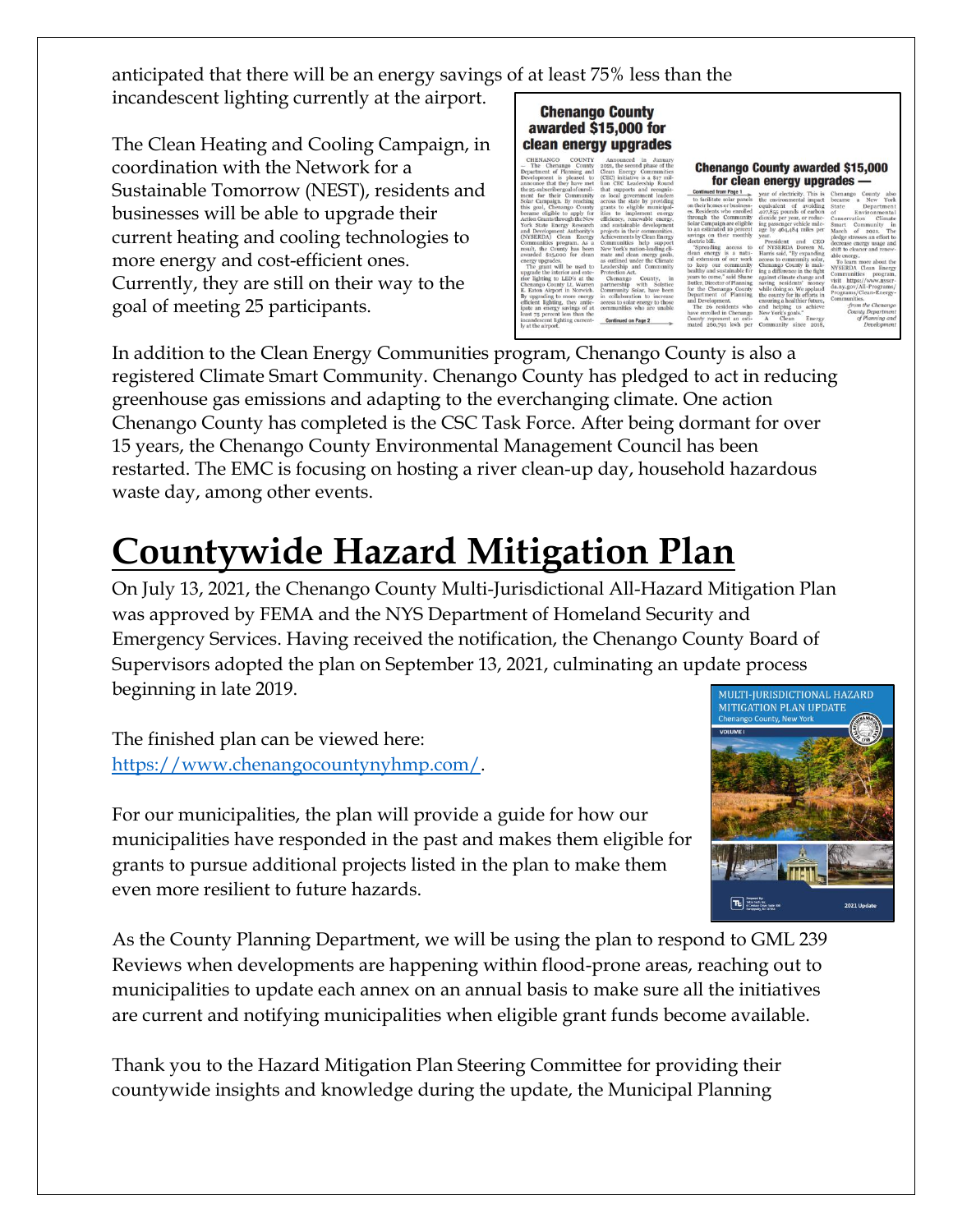Partnership comprised of local contacts from each of the county's 30 municipalities who worked hard to update annexes for each of their respective municipalities, and to our consultant TetraTech who went above and beyond to make sure the plan included everything our municipalities would need to apply for future funding sources.

# **Expanding Broadband Availability**

The solid foundation started in 2020 provided a huge springboard for our 2021 efforts to expand broadband availability across Chenango County. We continued a two-prong approach: advocacy and project implementation.

With our advocacy, alongside other municipal leaders and community partners, we met with Congresswoman Claudia Tenney on April 11<sup>th</sup> and Senator Chuck Schumer on June 1<sup>st</sup> to advocate for additional funding to expand broadband availability in Chenango County. We discussed our funding needs, our strategies for implementation, and an overall discussion of what is still lacking.

As part of the Regional Broadband Collaborative, on June 30th Southern Tier 8 launched The Better Connection Program, a crowdsouricng website which gathers information from participants on internet speeds, availability, cost, etc. The data gathered will be used by various groups to develop grant applications, challenge the FCC broadband



availability maps, and to help develop a plan to serve those areas which do not have quality service.

On July 23rd, we were awarded a \$1.9 million grant as part of the NYS Community Development Block Grant (CARES Act) to expand wireless broadband service into the City of Norwich and Town of New Berlin. An RFP was issued in December and in early 2022 we will be awarding a contractor who will install and operate the system. Barring any COVID-19 related delays, all of the work will be completed by the end of next Summer.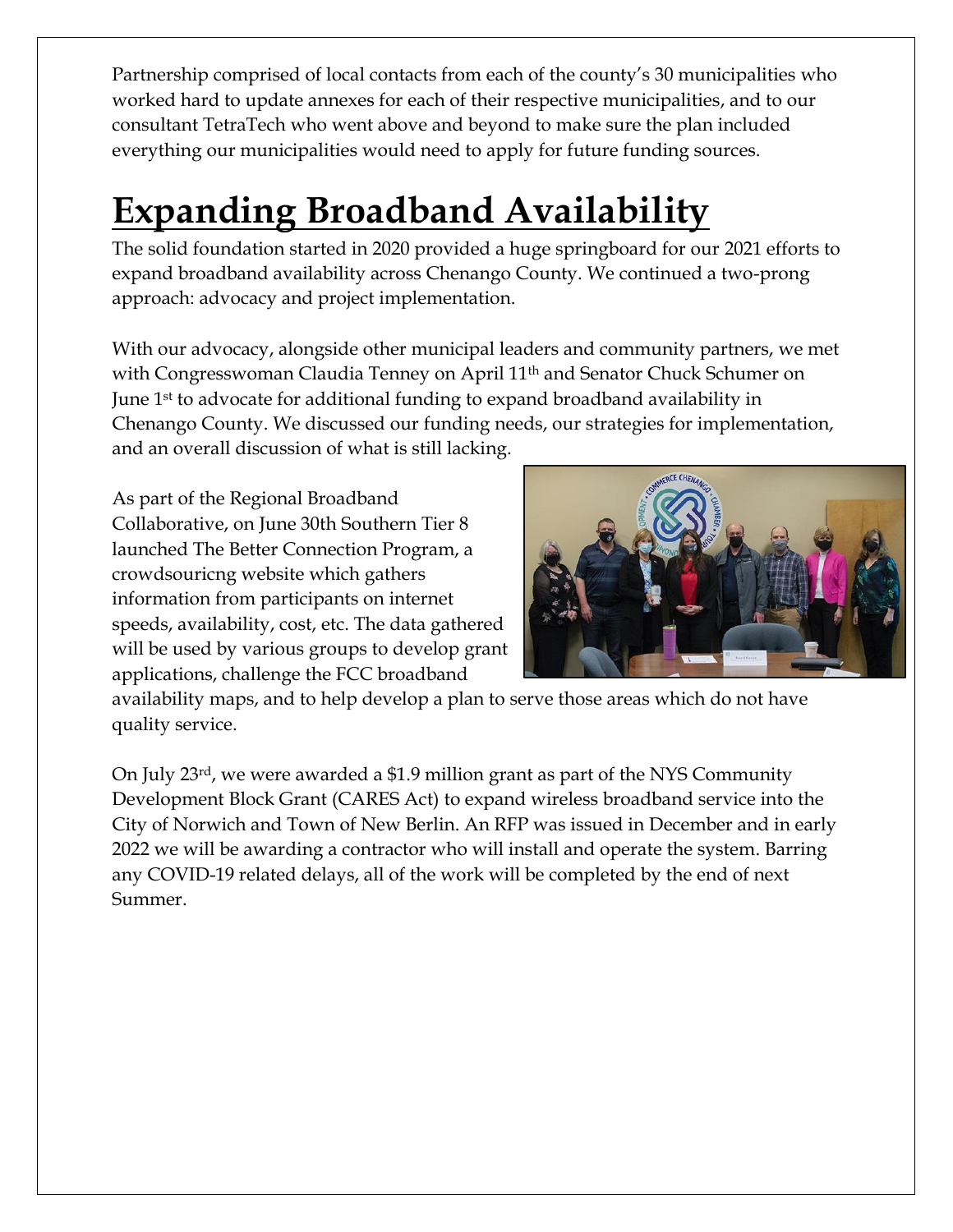# **Homeownership and Housing Housing Initiatives with Greater Opportunities**

In 2019 and 2020, Chenango County, with sub-recipient Greater Opportunities for Broome and Chenango, Inc. were awarded a \$500,000 NYS Community Development Block Grant (CDBG) for the Chenango County Housing Rehabilitation Program and a \$350,000



grant for Homeownership IX. Due to COVID-19, both programs hit significant delays.

The Housing Rehabilitation Program was intended to assist approximately sixteen (16) low-moderate income owner-occupied households across Chenango County in correcting serious threats to health and safety issues to homeowners. Due to COVID-19, an extension was granted by NYS until May 2, 2022. We also had to reduce the number of households assisted due to higher than usual costs per household. In the end, we will have assisted twelve (12) households with this grant.

The Homeownership IX Program was intended to assist approximately fourteen (14) First Time Homebuyers in purchasing their first home. Due to COVID-19 related housing shortages and buyers choosing cash offers, this program has seen significant delays. Currently one (1) household has closed on a house, two (2) have received a commitment of funds, and six (6) have pre-approvals looking for a home. We anticipate requesting an extension on this program as well.

In December, we also applied for a \$5.2 million CDBG CARES Act grant to rehabilitate the Red Mill Complex in the Town of New Berlin. The property identified for the project is starting to pose a health and safety risk to the current twenty-nine adults and children residing in the existing units and is in dire need of rehabilitation. The project will involve the renovation of 18 permanent housing units (9 Two-Bedroom and 9 One-Bedroom), including gutting the building interiors, electrical, plumbing and heating systems, window sashes, exterior demolition, and renovation of the apartments. Of the eighteen units, sixteen are currently occupied, with two being vacant due to the number of needed repairs that are required to make the units habitable. The proposed project was developed in coordination with Chenango County to meet the need for an affordable and safe supportive housing program within Chenango County. The property is under the ownership of Greater Opportunities, who will serve as the primary entity for providing housing and support services to the individuals and families served through this project.

Thank you to the staff at Greater Opportunities for Broome and Chenango Inc. for their continued support and excellent work delivering these grants!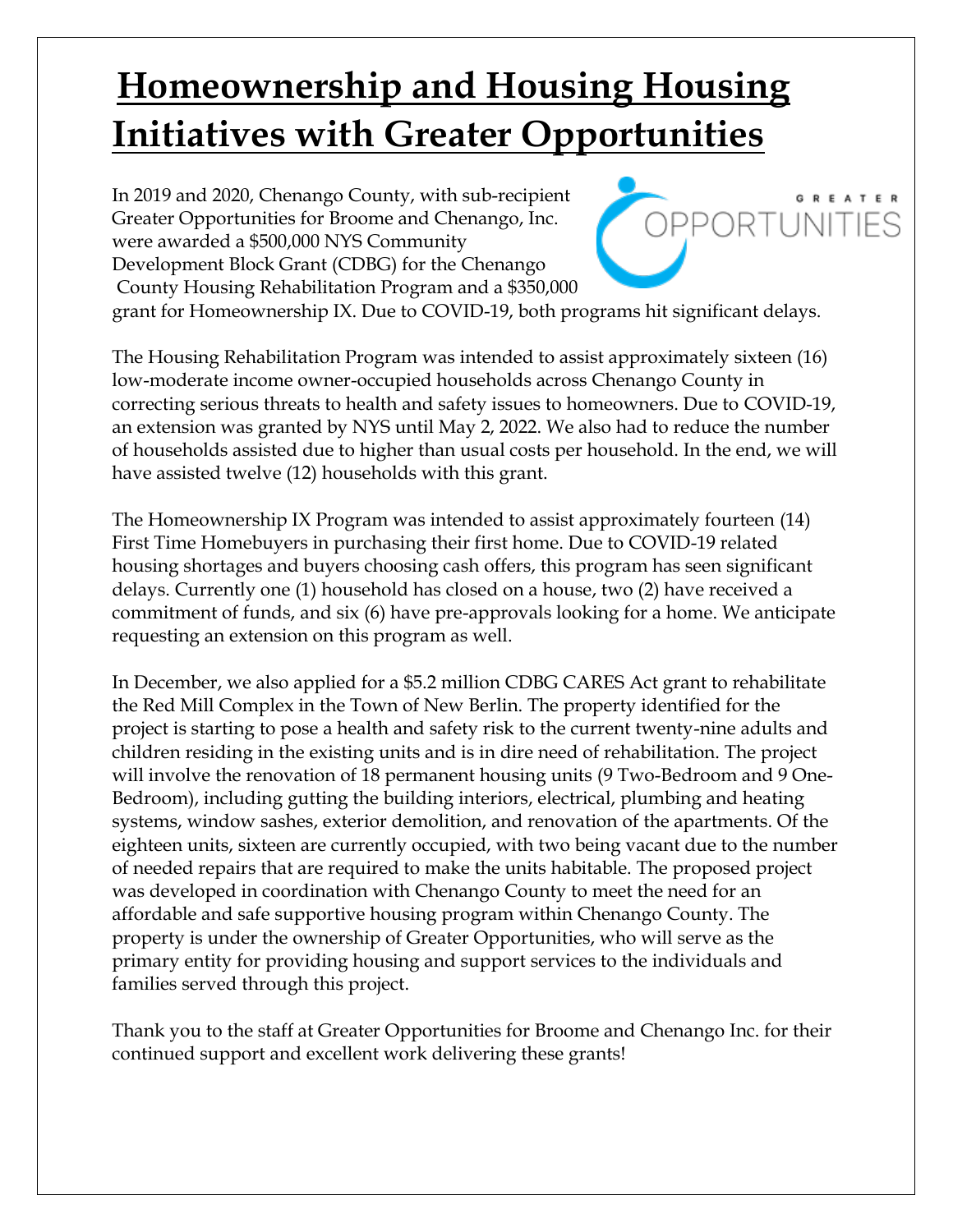# **Ag and Farmland Protection Plan Update**

Since Fall 2019, the Chenango County Agriculture and Farmland Protection Board (AFPB), with support from the Planning Department, has been working on updating

the Chenango County Agriculture and Farmland Protection Plan. Utilizing survey responses sent to over 500 landowners, additional research using a variety of outside studies, first-hand knowledge by those on the board, and data from the USDA Ag Census, the plan was updated with current information, trends, new markets and more, along with an updated set of goals.

A draft plan was made available on the Planning Department website in July and a public comment period was held to solicit any additional feedback.

Feeling confident in the plan, the AFPB adopted the plan on August 20th, and referred it to the Ag, Buildings & Grounds Committee, and was adopted by the Board of Supervisors on Monday November 8th, 2021.

# **Transportation as a Barrier**

Since late 2017, the Planning Department has been contracted by the Rural Health Network of South Central New York to help residents of Chenango County gain access to transportation.

Our plan for 2020 was to attend as many community events as possible to disseminate fliers and meet with people to spread the word about what programs Getthere has to offer. With the COVID-19 pandemic putting a pause to that, we had to hold off on meeting with the public face to face.

In 2021 with life starting to return to normal we saw it fit to make it to as many public events as we could like we wanted to the previous year. Staff from the department went to multiple events where we informed community members about Getthere and the services they provide. Many of the people that stopped at the Planning Department booth took home informational packets and brochures so they could read more about it and pass along the information to friends and family.

As a part of our idea to get the informational handouts out in the community and into the hands of those who can benefit from the services, department staff called health care facilities, senior living facilities and nursing homes to first off make sure they were aware of Getthere and what they do but also, but also to provide them with educational handouts. Along with the Quarterly County Coordinated Transportation Committee, we have worked to find solutions to the transportation related issues we are seeing in



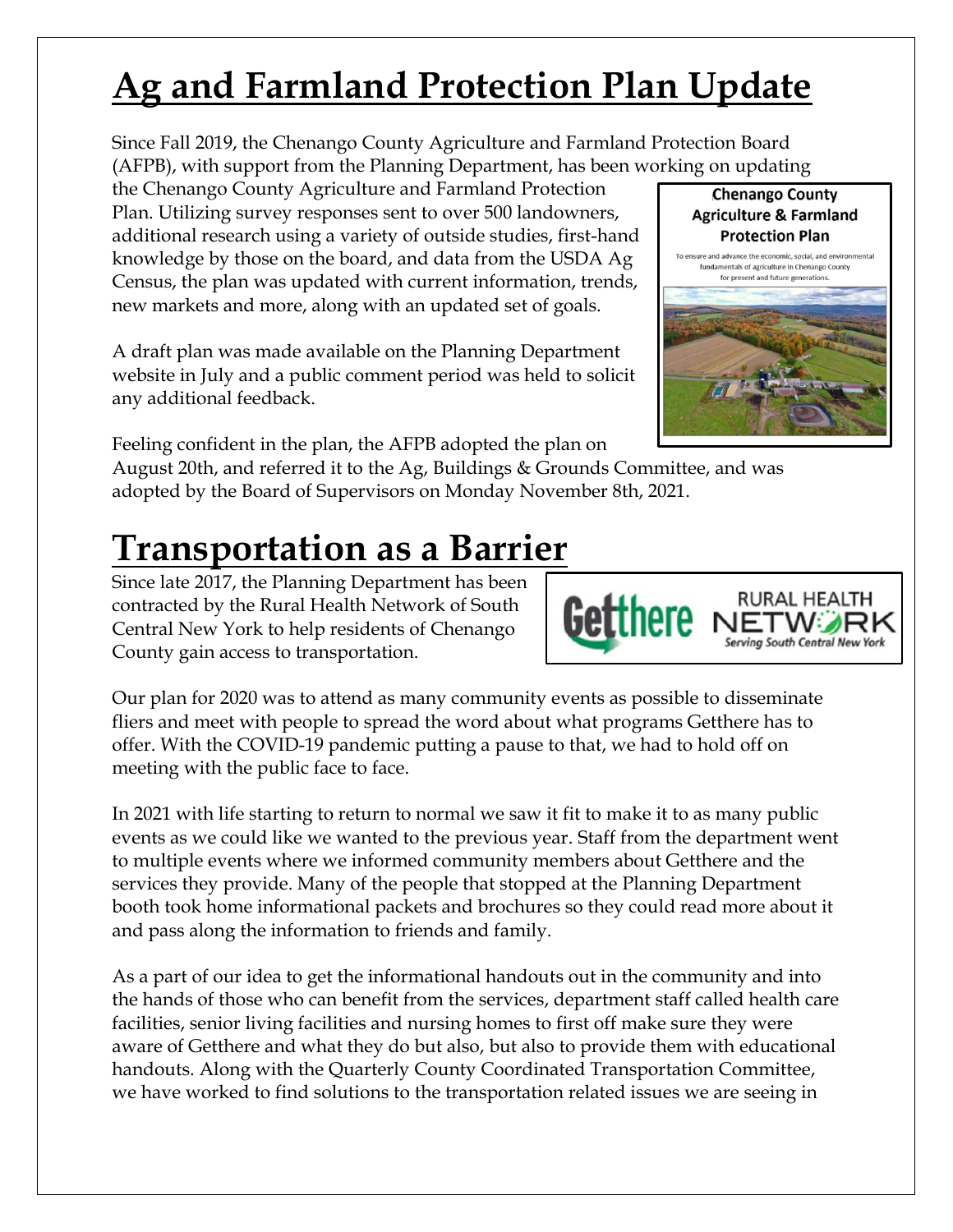our county. With COVID-19 still causing problems in all aspects of life, we plan to continue to provide transportation related solutions to make these times a bit easier and less stressful for all members of our community.

# **Planning Board Report**

General Municipal Law 239-m requires the referral of certain proposed city, town and village planning and zoning actions to the county planning agency or regional planning council. Certain actions include adoption or amendment of a comprehensive plan, adoption or amendments of a zoning ordinance or local law, issuance of special use permits, approval of site plans, use or area variances, or other authorizations under provisions of a zoning ordinance or local law, so long as those actions are within 500 feet of certain parameters including but not limited to; State or County roads or highways, municipal boundaries, county or state parks, or the boundary of any farm located in an agricultural district.

The Planning Department coordinates this review process by accepting the applications from municipal boards, referring to outside agencies for feedback if necessary, creating aerial maps of the location, sending applications to County Planning Board members, providing professional input, and sending corresponding decisions by the County Planning Board back to the referring municipality.





The County Planning Board provided 43 239-Reviews in 2021, up from 35 in 2020. Of those reviews, 25 were for subdivisions, 14 site plan reviews, two variances, one local law and one special use permit. Four applications were referred to NYSDOT for their supplemental review.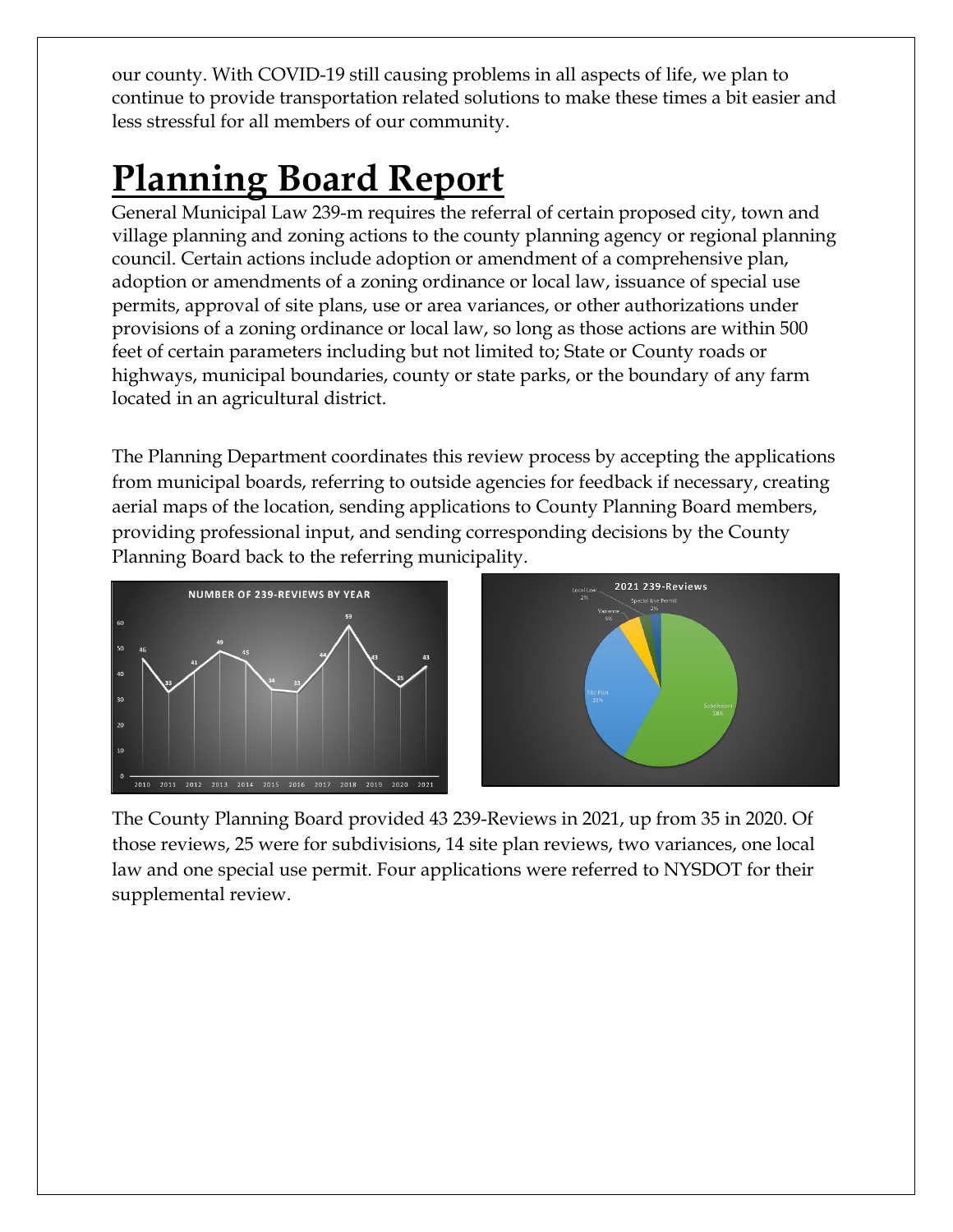### Workforce Development – Consultant's **Thoughts Steve Palmatier, President - Walking Ridge Development, LLC.**

2020 was a year unlike any before. We were coming out of the first year of Covid-19 related issues. At the turn of the year, 2021 brought an uncertain future. But nevertheless, we hit the ground running, with plans to run many different beneficial projects and programs.

### **K-12 Education**

Work at Oxford Academy began with the successful closeout of RoboRAVE which netted the school just over \$17,000.00. After this, the school was awarded a \$15,000 grant from Siemens to fund the preliminary work on the K-12 STEAM Program. This grant led to the creation of the Middle School's FABLAB which was designed by TIES. I assisted with the design and have been trained on most of the equipment. The



development of this program led to a grant from Northwest University that funded the purchasing of equipment and the implementation of the Fuse STEM education program.

Since October, I have been in the school two days per week to help bring the programs up to speed. With the new superintendent stepping in, I have assisted them in developing the Route 12

corridor initiative which we are hopeful will link schools and businesses along NYS Route 12 together to better align schools with the businesses.

In Norwich, I am working every day in designing the technology program. I am part of a team tasked with redesigning the technology space and curriculum. Like the grant Oxford received, Norwich may qualify for a grant from Siemens as the construction project develops. This project aims to build something that is relevant and interests the students.

In Unadilla, the SME Prime program has been fully funded by Corning, the Society of Manufacturing Engineers, and Walking Ridge Development. This program will bring over \$160,000 to the district as well as valuable expertise and training.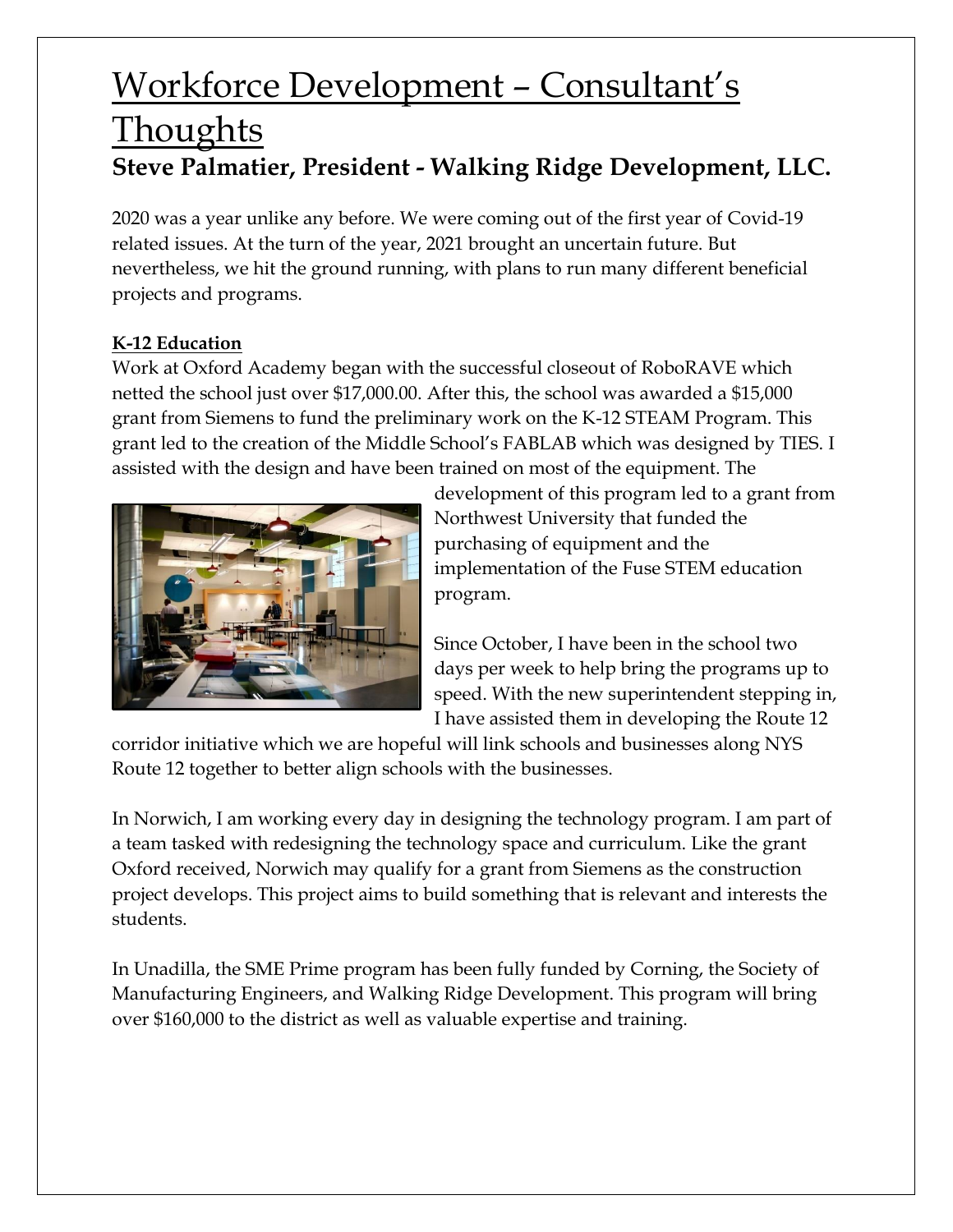### **General K-12, including DCMO BOCES**

This year I have served on the DCMO CTE Committee. There are ongoing discussions of the development of an entrepreneurship program. The idea is that this will be a program that covers all DCMO schools, or it may be deployed by individual schools. Two schools, Norwich, and Oxford, have interest in the program. With this, I have researched options for programming and the curriculum from Inhub. I have joined the group and have been reviewing the online training material. This year, I have implemented the "Job of the Week". This outline is sent to the schools I work with, as well as to Liz Rickard at C.O.R.E. We are developing a system to distribute this to a broader region and make it more engaging for students to use.

### **Colleges**

This year I have served as a member of the Morrisville CTE Committee. This committee has helped to obtain funding for numerous programs at the school, including the Norwich Campus Nursing Program. In addition to this program, Morrisville has implemented a new building and curriculum at the main campus, dedicated to renewable energy. I have brought this to the attention of the Tier Energy Network with the hope of driving enrollment in this program. Due to a lack of enrollment at SUNY Morrisville, they have terminated the professor who was running the workforce development program using the SME ToolingU Modules. I am exploring other models such as the creation of a micro-credential linked to the SME CMfgA credential. I have had conversations with the Dean of the engineering school regarding this.

At SUNY Broome, I have assisted in the finding of people to serve on the DACUM Committee for the creation of a Mechatronics program at the school. There are ongoing discussions about how to redevelop the Morrisville program regionally, connecting SUNY Broome, Delhi, TC3 and Corning Community College.

### **Other Workforce Efforts**

AMT launched a program in November using the SME model I developed with Morrisville and with additional guidance from the SME. Initially they will focus on two areas, the SME's CMfgA curriculum and then on to a Mechatronics program. I have assisted with the development of this and will attempt to offer some classes in Chenango County. Specifically, John Hillis, AMT staff and I are discussing how to offer the CMfgA course at Oxford school.

### **Business Development and Entrepreneurship Efforts**

Stoyana has begun the development of a food product business based off a family recipe. Since then, we have scheduled a meeting between Stoyana, the Southern Tier Startup Alliance and me to discuss startup models. I have also introduced her to the Nelson Farms facility in Morrisville to assist her in developing a shelf stable product. I have also introduced her to Zaid at Norwich Meadows Farm. Zaid will be using seeds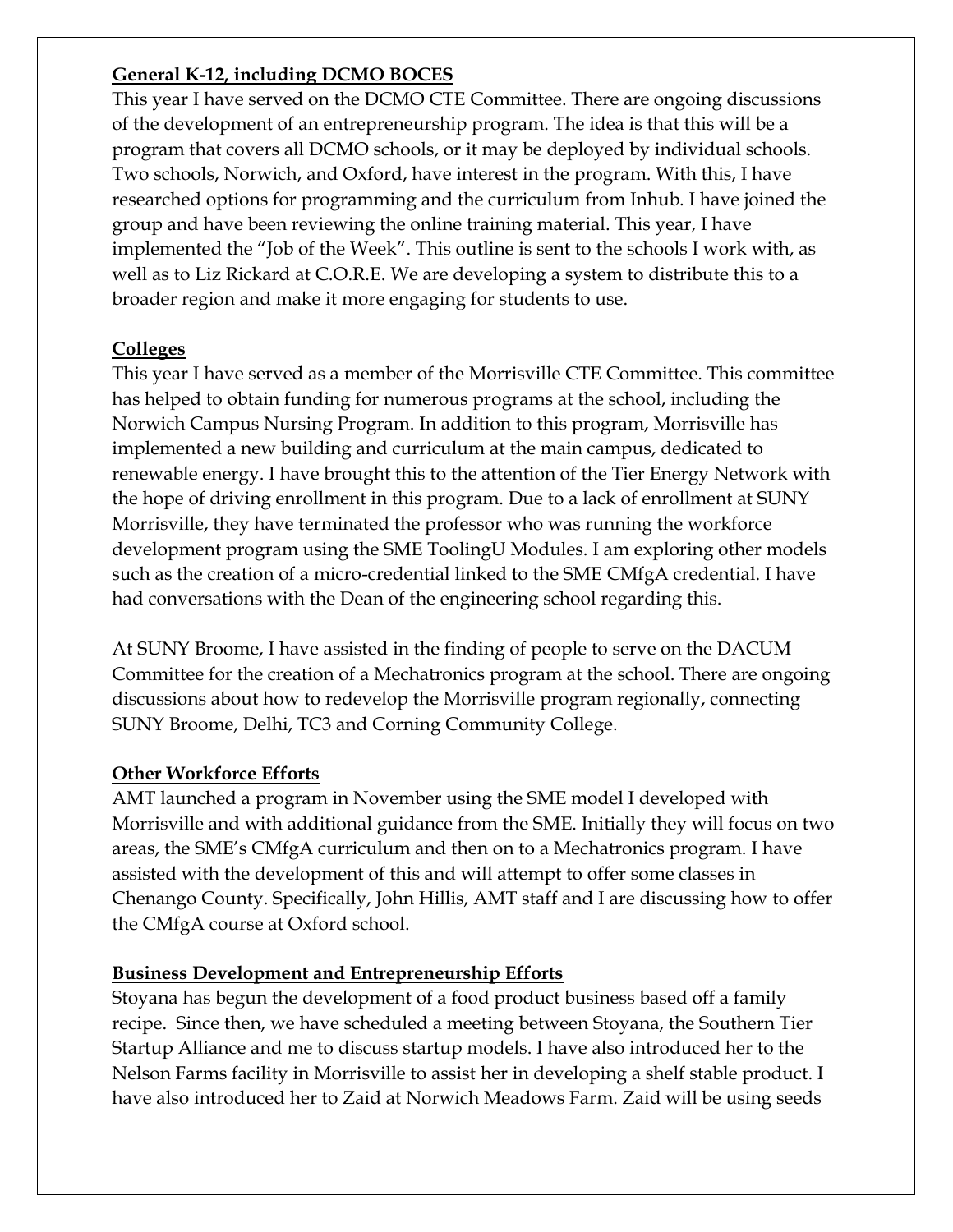from Bulgaria to grow the vegetables needed for the product. I have participated in multiple discussions regarding label design, product placement and marketing.

Regarding the meat processing facility in Sherburne, I have had numerous discussions with the consultant hired by Jim Webb. I have provided him with a list of people that should be considered with the project. These included Ken Smith at CCE, the Planning Department and Commerce Chenango. I have also provided a list of local and state programs that could support the development of the plant. These included the IDA, Startup-NY and others.

I am a member of several professional organizations and have been attending meetings that impact economic development in the county. Here are a few examples:

- Startup-NY
- Export-NY
- Global Hub for Soft Landings in New York's Southern Tier
- The Society of Manufacturing Engineers (SME)
- International Business Innovation Association
- Business Council of New York State
- NYSCATE

## Lt. Warren E. Eaton Airport (OIC)

Lt. Warren E. Eaton Airport (OIC), owned and operated by Chenango County, is a general aviation airport located on State Route 12 in the Town of North Norwich. The airport is funded through the interest generated from a trust account set up by the Eaton Family and is managed by NBT Bank and the County.



For projects, Chenango County applies to FAA, NYSDOT, or other sources for grants. Depending on the program, these grants typically fund up to 95% of the total project cost. The remaining cost of the project is paid for using the interest from the trust fund. Additional revenues come from T-Hangar and Jet Hangar lease agreements, fuel sales, tie-down fees, and office rental.

Due to the interest generated from the trust fund and additional revenues, the County has not had to spend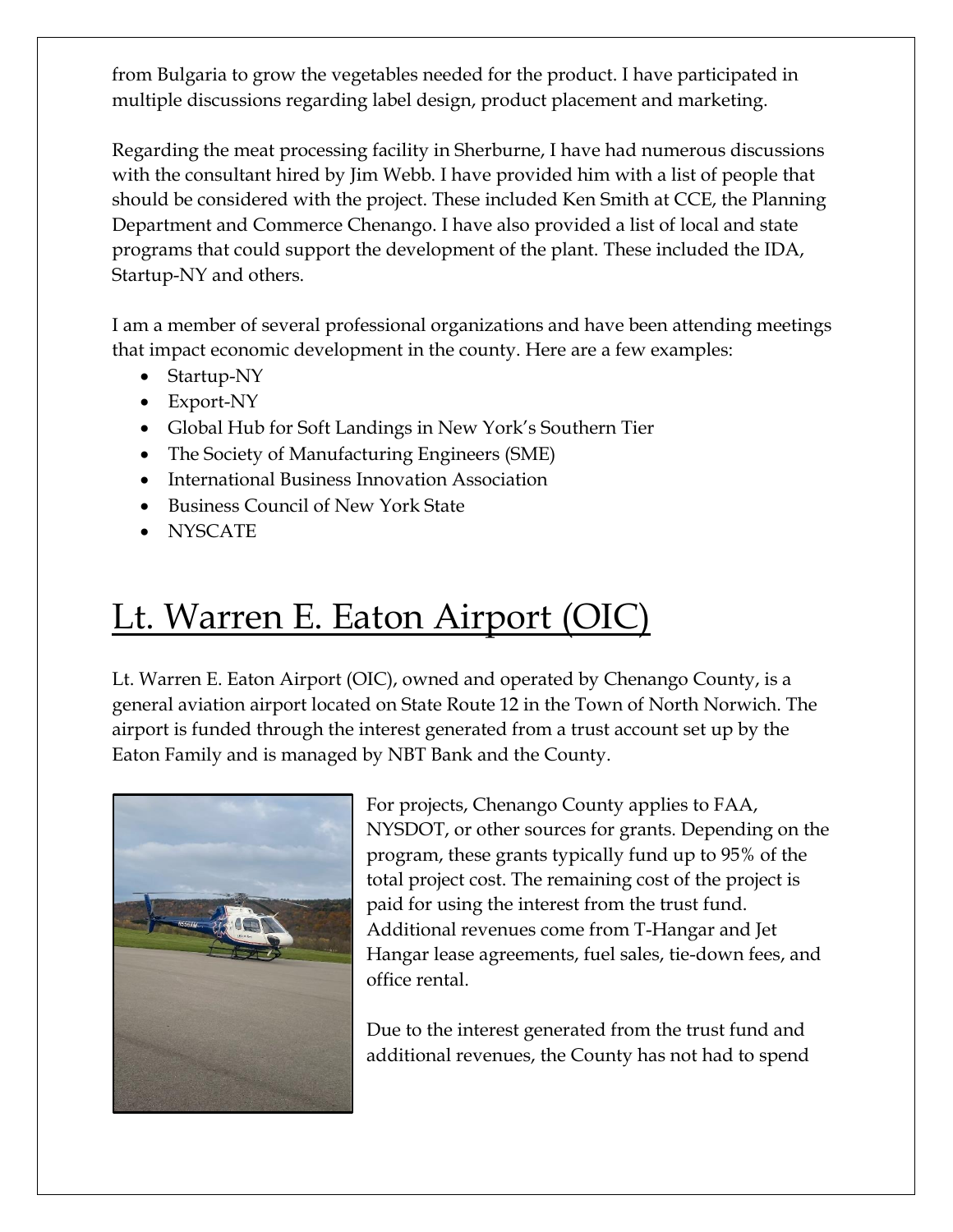any local share towards upkeep of the airport, personnel, or projects since it was purchased in 1986.

Frequent users of Lt. Warren E. Eaton Airport include businesses like NBT Bank, Chobani, Bailee Lumber, NYSEG, and Bonnie Plants, medical facilities like Chenango Memorial Hospital and LifeNet, residents and transient travelers from near and far. From time to time we also have military training exercises, non-profit organizations who transport patients to medical appointments via air (PALS), and aircraft manufacturers testing aircraft capabilities.

Other businesses and organizations have a permanent presence at the airport. Plane Leather Repair is an FAA approved Mobile 145 Interior Repair Station. They have been offering their services for several years and have a lease agreement with the County to use the facility.

In addition, the Experimental Aircraft Association (EAA) Chapter 1204 is a group of aviation enthusiasts, aircraft builders, and pilots who get together with like-minded people to share ideas, exchange information, encourage safety, serve the local aviation community and have a lot of fun doing so. You may have seen them at Airport Community Day offering Young Eagle rides to youth aged 8-17. They also have scholarship opportunities for local students looking to pursue aviation related fields.

### **Just Jump Skydiving**

In November, Just Jump Skydiving, a family owned business, took the leap and relocated to Lt. Warren E. Eaton Airport. They off tandem skydiving to those new and experienced. We can't wait to see their business grow!

### **Grant Applications**

In addition to stimulus funds through the various Covid-19 legislative initiatives, throughout 2021 a number of grant

applications were submitted and awarded to Lt. Warren E. Eaton Airport including the following:

- Applied for \$200,000 from ARC to renovate the Jet Hangar and Administration Building
- Awarded \$263,000 from NYSDOT to Renovate the Jet Hangar
- Awarded \$285,000 from FAA for Taxiway Pavement, Lighting and Signage Design
- Awarded \$15,000 from NYSERDA for an Energy Assessment and LED Lighting Upgrade